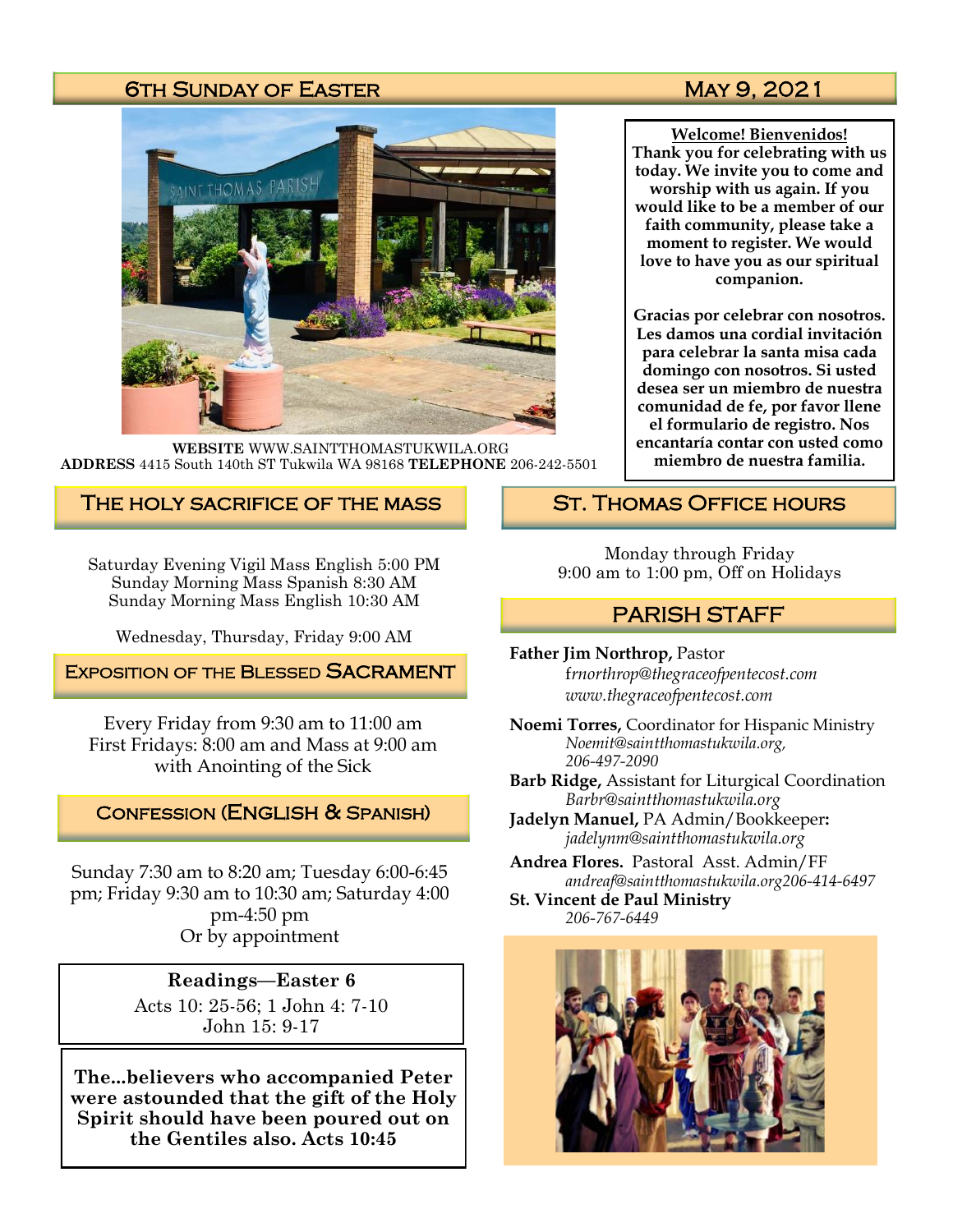## SPECIAL EVENTS



**Mass Intentions for May 9**

Thanksgiving for Merced N.

Indalecio and Melva M. Berki.

Repose of the Soul of Frances Robinson and Reynaldo Castro Javier

Gentle Woman, quiet light Morning Star, so strong and bright Gentle Mother, peaceful dove, Teach us wisdom, teach us love. You were chosen by the Father You were chosen for the Son You were chosen from all women And for woman, shining one Blessed are you among women Blest in turn all women too Blessed they with peaceful spirits Blessed they with gentle hearts

#### FINANCIAL STEWARDSHIP AT St. Thomas

| Saturday & Sunday English Masses                  | \$3,013.00  |
|---------------------------------------------------|-------------|
| <b>Sunday Spanish Mass</b>                        | \$853.25    |
| <b>Weekly Online Stewardship (April 3)</b>        | \$891.00    |
| Maintenance Fund/Fondo de Mantenimiento           | \$235.00    |
| Total Donation/Donación Total                     | \$4,992.25  |
| <b>Annual Catholic Appeal Goal</b>                | \$29,539.00 |
| Received so far:: \$3,955<br><b>BALANCE OWING</b> | \$25,584.00 |

**The stewardship report above is from April 24 & 25.**





We are now in our third week of the Annual Catholic Appeal Campaign. Our goal is \$29,539. Please fill out a pledge envelope today or donate online. The web address is on the pledge envelopes in the bulletins. Any funds raised over that amount will return to St. Thomas to help in repairing and beautifying the social hall and the nursery area.

Under St. Thomas' patronage, our parish aspires to evangelize our world through the Beauty of our Liturgical worship; the Goodness of our lives empowered by the Holy Spirit and ordered towards holiness in community; and conforming our minds to the Truth of the Scriptures and Tradition.